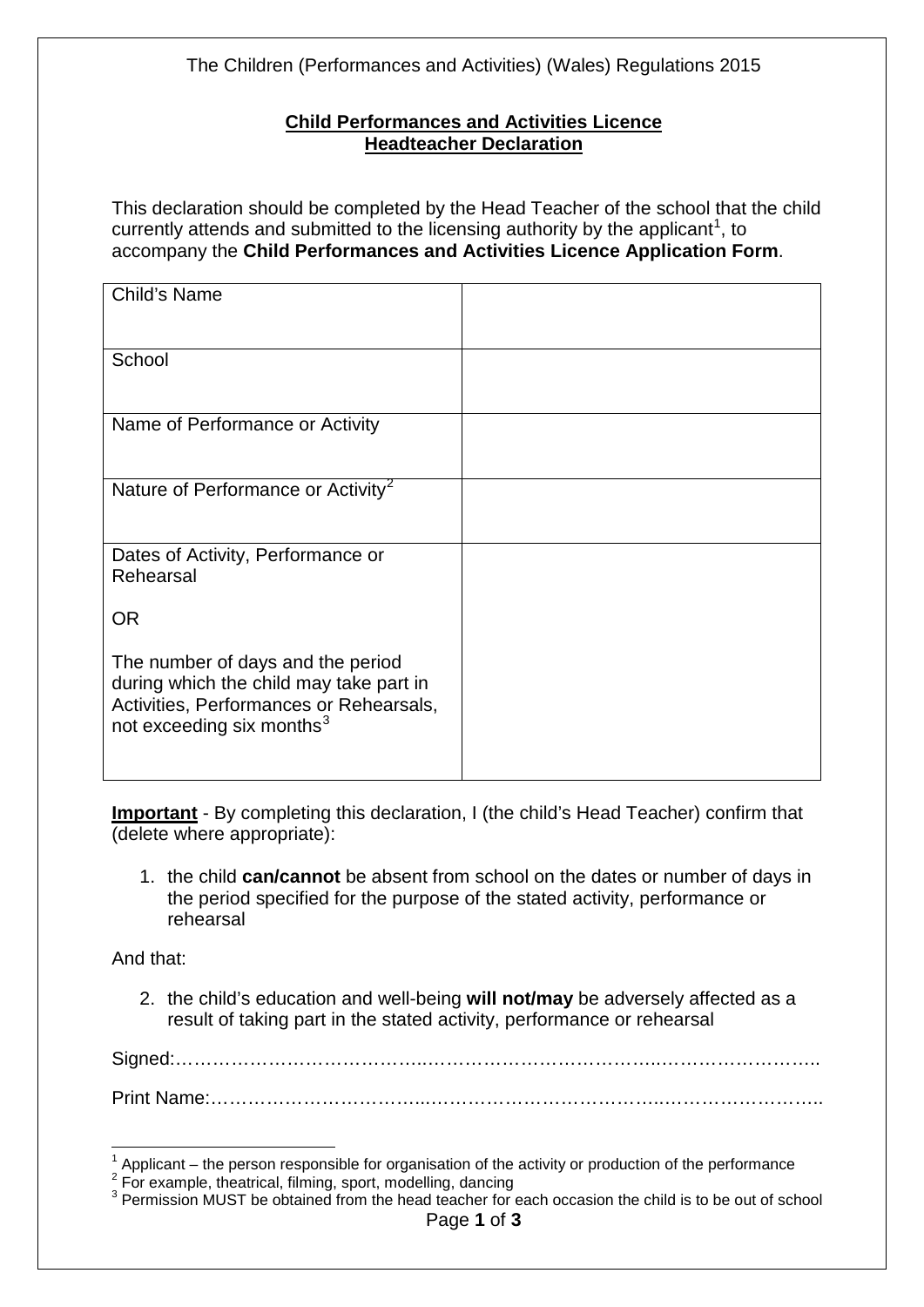## The Children (Performances and Activities) (Wales) Regulations 2015

Date:..............................

A local authority must not grant a licence unless it is in receipt of a letter from the Head Teacher of the child's school confirming that their education will not suffer. This is not just about missing school – although maintaining good attendance will be part of the headteacher's consideration of the request – but about anything that might have a detrimental effect on their learning, such as regular late nights, lack of time to complete homework, or other things which could interfere with the child's wider education or well-being.

**Head Teacher's Comments:**